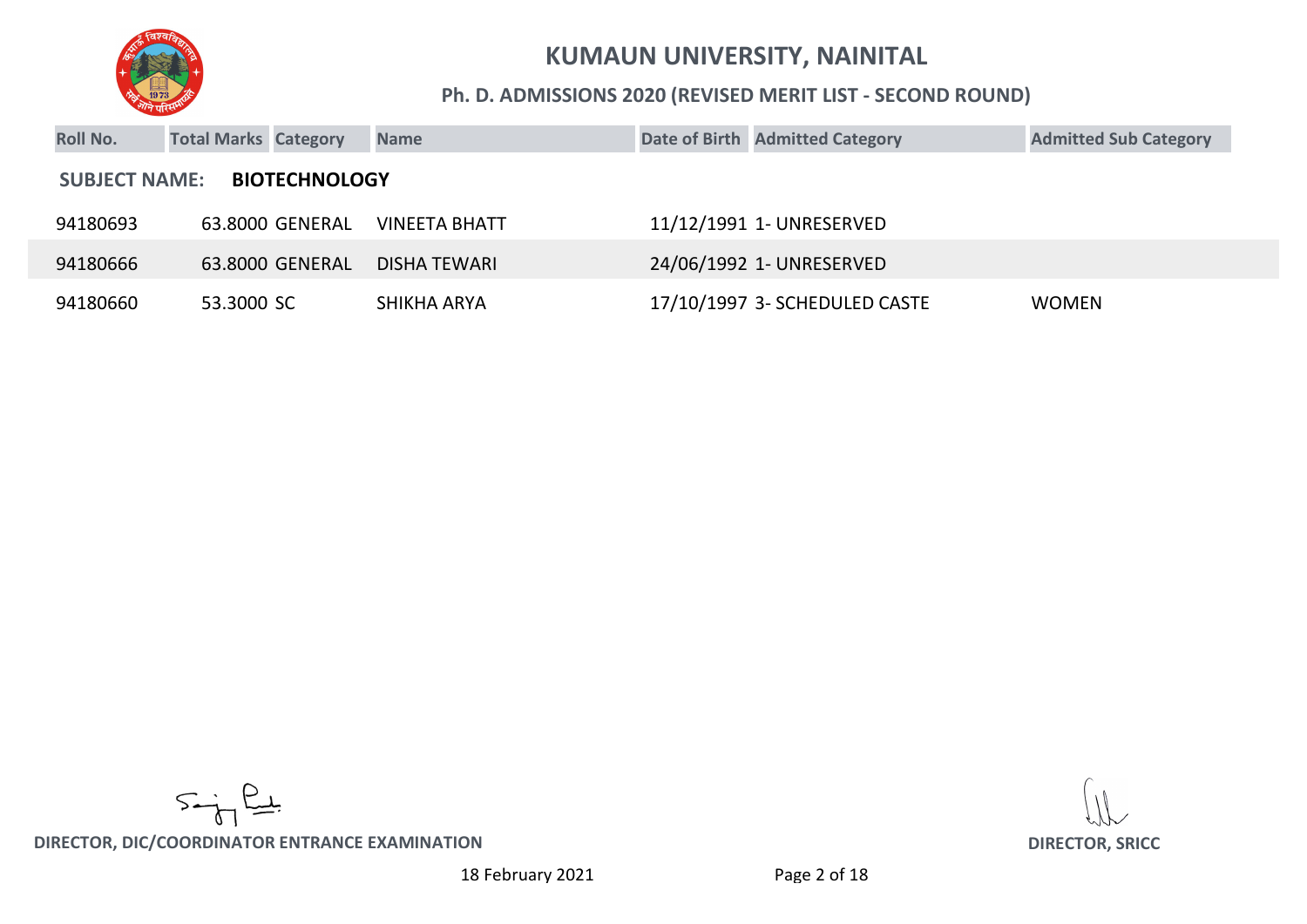

#### **Ph. D. ADMISSIONS 2020 (REVISED MERIT LIST - SECOND ROUND)**

| <b>Roll No.</b>                       | <b>Total Marks Category</b> |                 | <b>Name</b>       |  | Date of Birth Admitted Category | <b>Admitted Sub Category</b> |  |  |
|---------------------------------------|-----------------------------|-----------------|-------------------|--|---------------------------------|------------------------------|--|--|
| <b>SUBJECT NAME:</b><br><b>BOTANY</b> |                             |                 |                   |  |                                 |                              |  |  |
| 94160468                              |                             | 61.0000 GENERAL | PRIYANKA JOSHI    |  | 20/03/1997 1- UNRESERVED        |                              |  |  |
| 94160548                              |                             | 60.8000 GENERAL | <b>IVTESHAM</b>   |  | 01/07/1996 1- UNRESERVED        |                              |  |  |
| 92160553                              |                             | 60.7000 GENERAL | KALPANA RAWAT     |  | 19/07/1994 1- UNRESERVED        |                              |  |  |
| 94160546                              |                             | 60.7000 GENERAL | <b>RITU BISHT</b> |  | 27/06/1997 1- UNRESERVED        |                              |  |  |

 $5 - \frac{2}{3}$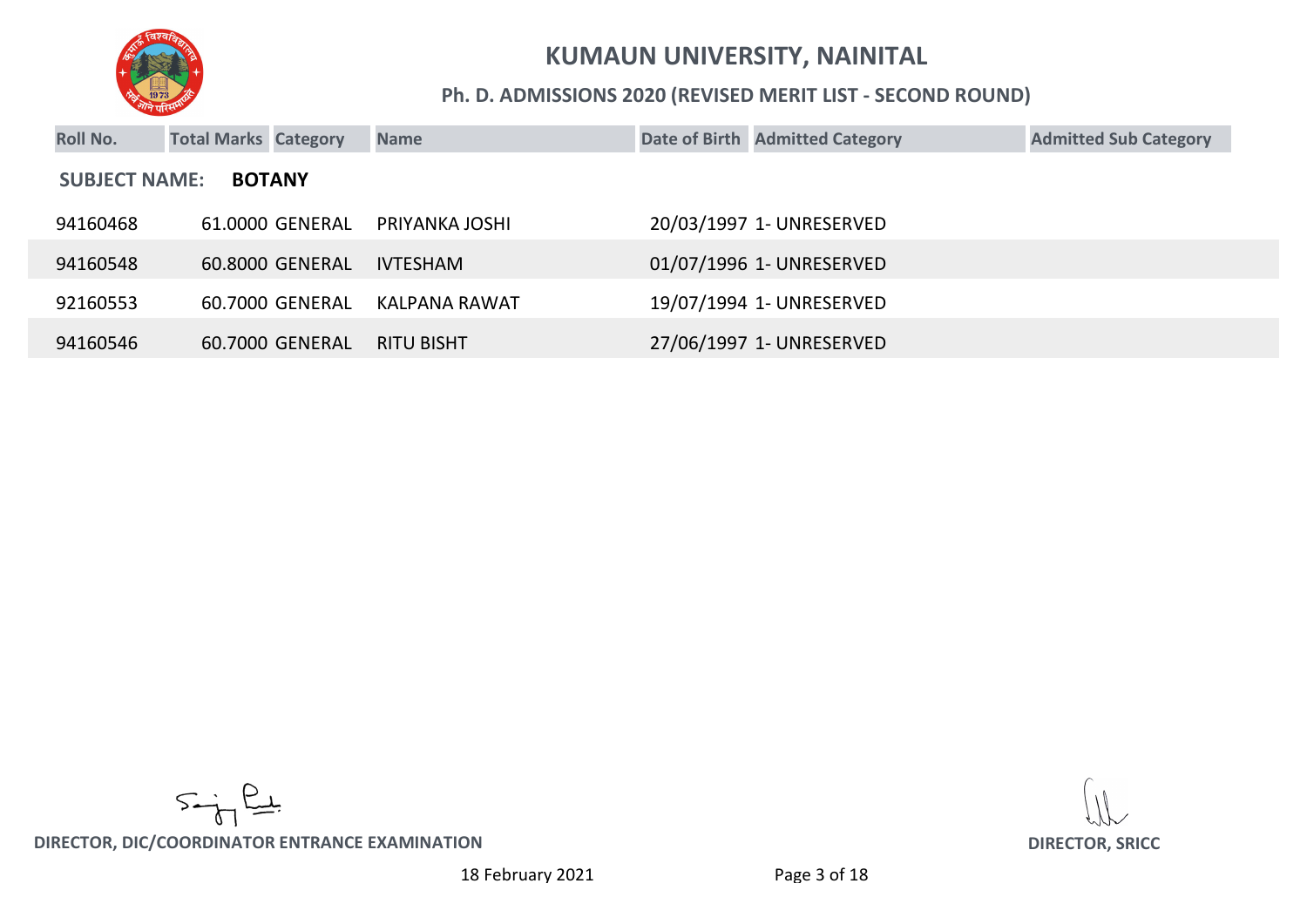

#### **Ph. D. ADMISSIONS 2020 (REVISED MERIT LIST - SECOND ROUND)**

| <b>Roll No.</b>                         | <b>Total Marks Category</b> |                 | <b>Name</b>            |  | Date of Birth Admitted Category             | <b>Admitted Sub Category</b> |  |  |
|-----------------------------------------|-----------------------------|-----------------|------------------------|--|---------------------------------------------|------------------------------|--|--|
| <b>SUBJECT NAME:</b><br><b>COMMERCE</b> |                             |                 |                        |  |                                             |                              |  |  |
| 92260701                                |                             | 68.4000 GENERAL | PANKAJ BHATT           |  | 22/01/1995 1- UNRESERVED                    |                              |  |  |
| 94260823                                |                             | 68.3000 GENERAL | <b>NITISH</b>          |  | 13/11/1989 1- UNRESERVED                    |                              |  |  |
| 95260234                                |                             | 68.3000 GENERAL | <b>KANAK JOSHI</b>     |  | 10/02/1993 1- UNRESERVED                    |                              |  |  |
| 94260854                                |                             | 66.2000 GENERAL | <b>NAGMA</b>           |  | 10/03/1996 2- ECONOMIC WEAKER SECTION WOMEN |                              |  |  |
| 94260837                                |                             | 65.4000 GENERAL | <b>SHIVANGI KAUR</b>   |  | 29/07/1996 2- ECONOMIC WEAKER SECTION       |                              |  |  |
| 94260860                                |                             | 64.9000 GENERAL | TARA DATT TIWARI       |  | 10/06/1986 2- ECONOMIC WEAKER SECTION       |                              |  |  |
| 94260856                                | 59,6000 SC                  |                 | <b>JITENDRA KUMAR</b>  |  | 03/02/1998 3- SCHEDULED CASTE               |                              |  |  |
| 94260917                                | 57.5000 OBC                 |                 | <b>HITENDER SHARMA</b> |  | 11/02/1987 5- OTHER BACKWARD CLASSES        |                              |  |  |

 $5 - \frac{2}{3}$ 

**DIRECTOR, DIC/COORDINATOR ENTRANCE EXAMINATION DIRECTOR, SRICC**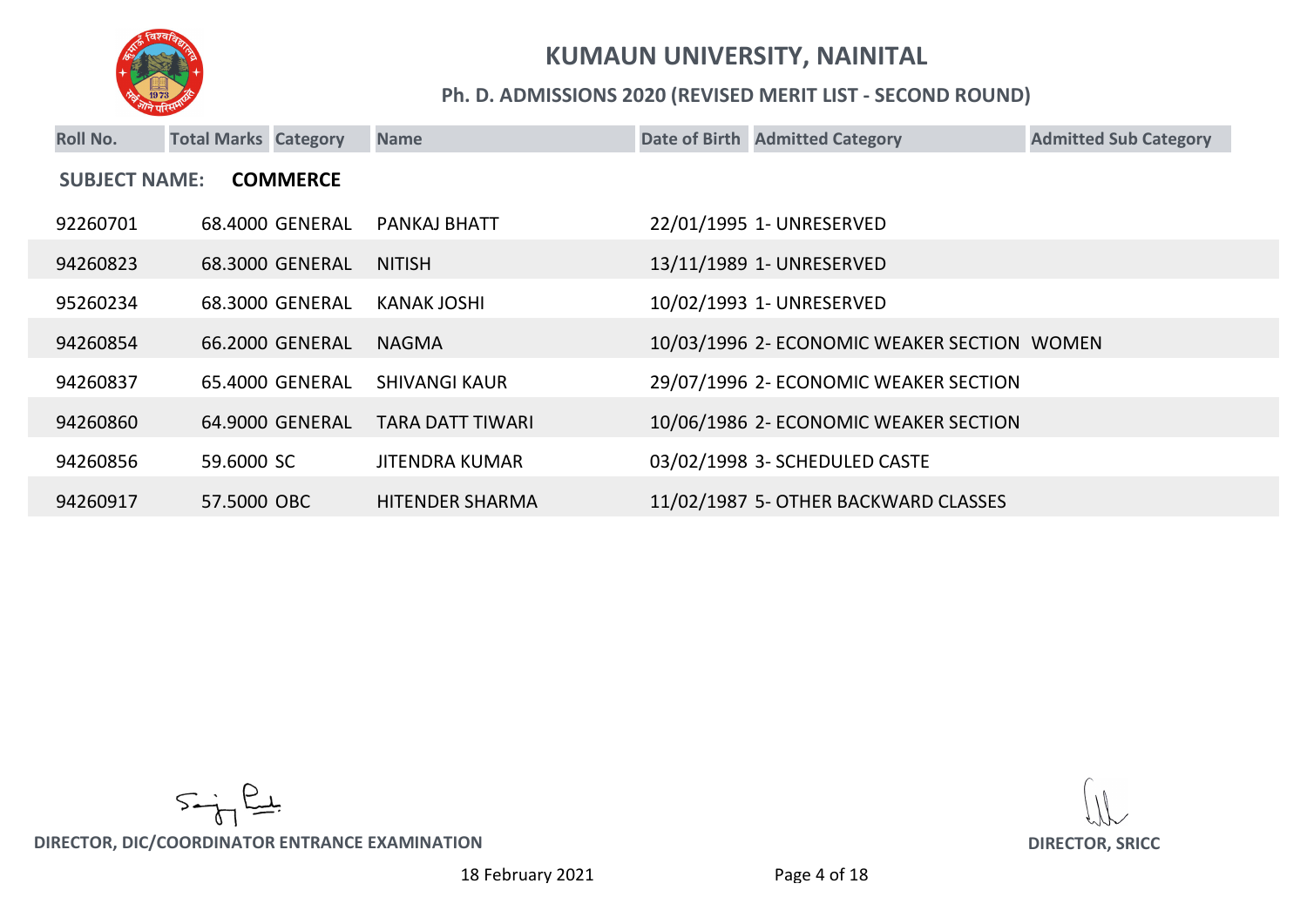

#### **Ph. D. ADMISSIONS 2020 (REVISED MERIT LIST - SECOND ROUND)**

| <b>Roll No.</b>                                 | <b>Total Marks Category</b> |                 | <b>Name</b>             |  | Date of Birth Admitted Category | <b>Admitted Sub Category</b> |  |  |  |
|-------------------------------------------------|-----------------------------|-----------------|-------------------------|--|---------------------------------|------------------------------|--|--|--|
| <b>COMPUTER SCIENCE</b><br><b>SUBJECT NAME:</b> |                             |                 |                         |  |                                 |                              |  |  |  |
| 92220657                                        |                             | 65.9000 GENERAL | HARSH VARDHAN CHAUDHARY |  | 18/08/1991  1- UNRESERVED       |                              |  |  |  |
| 94220764                                        |                             | 61.4000 GENERAL | ANUJA SHARMA            |  | 25/11/1988 1- UNRESERVED        |                              |  |  |  |

 $5 - \frac{2}{3}$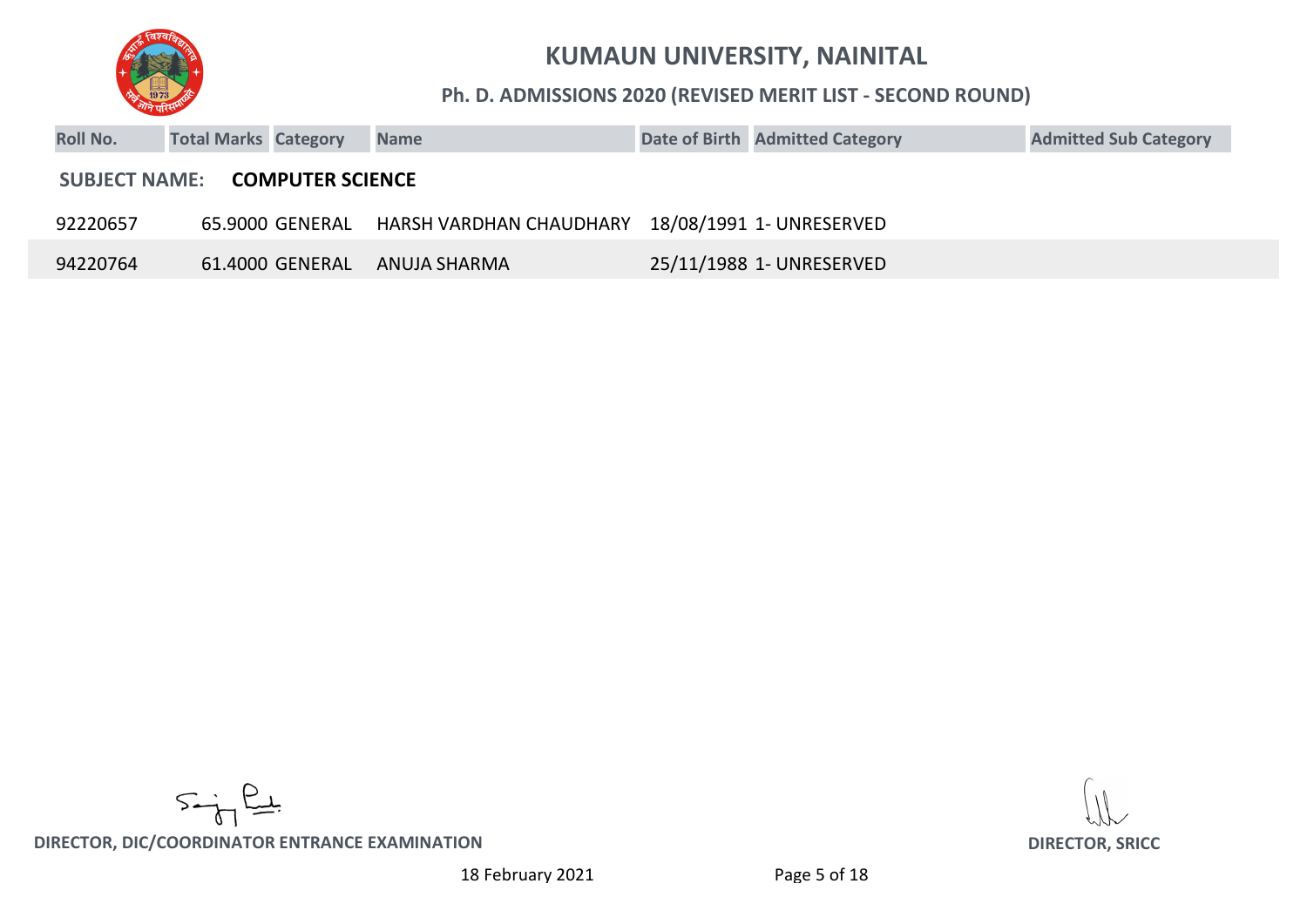

#### **Ph. D. ADMISSIONS 2020 (REVISED MERIT LIST - SECOND ROUND)**

| <b>Roll No.</b>      | <b>Total Marks Category</b> |                               | <b>Name</b>    | Date of Birth Admitted Category | <b>Admitted Sub Category</b> |
|----------------------|-----------------------------|-------------------------------|----------------|---------------------------------|------------------------------|
| <b>SUBJECT NAME:</b> |                             | <b>DRAWING &amp; PAINTING</b> |                |                                 |                              |
| 93090801             |                             | 57.6000 GENERAL               | KM RITU TIWARI | 10/09/1994 1- UNRESERVED        |                              |

 $5 - \frac{2}{3}$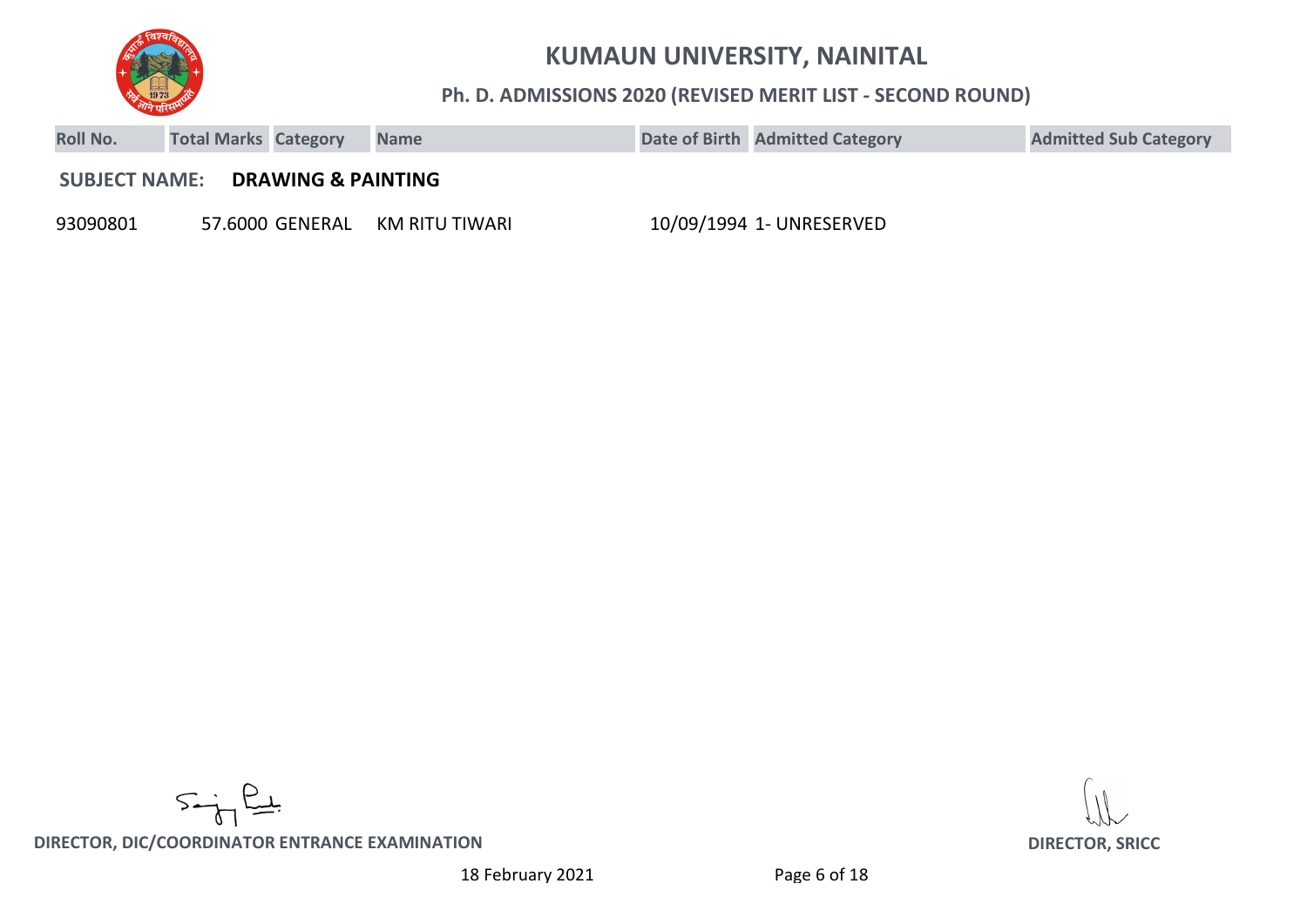

#### **Ph. D. ADMISSIONS 2020 (REVISED MERIT LIST - SECOND ROUND)**

| <b>Roll No.</b>                          | <b>Total Marks Category</b> | <b>Name</b> |                          |  | Date of Birth Admitted Category       | <b>Admitted Sub Category</b> |  |  |
|------------------------------------------|-----------------------------|-------------|--------------------------|--|---------------------------------------|------------------------------|--|--|
| <b>ECONOMICS</b><br><b>SUBJECT NAME:</b> |                             |             |                          |  |                                       |                              |  |  |
| 95070112                                 | 69.4000 GENERAL             |             | <b>VIPIN SINGH KARKI</b> |  | 15/10/1995 1- UNRESERVED              |                              |  |  |
| 93070735                                 | 69.1000 GENERAL             |             | AKANSHA RAWAT            |  | 23/09/1993 1- UNRESERVED              |                              |  |  |
| 95070116                                 | 68.9000 GENERAL             |             | SUDHANSHU KHARKWAL       |  | 31/03/1998 1- UNRESERVED              |                              |  |  |
| 92070366                                 | 62.0000 GENERAL             |             | ADITYA MISHRA            |  | 02/10/1996 2- ECONOMIC WEAKER SECTION |                              |  |  |
| 92070355                                 | 68.1000 GENERAL             |             | <b>REKHA MISHRA</b>      |  | 25-12-1979 1- UNRESERVED              |                              |  |  |
| 91070192                                 | 68.0000 GENERAL             |             | <b>SARITA BISHT</b>      |  | 25-12-1996 1- UNRESERVED              |                              |  |  |
| 93070726                                 | 67.8000 GENERAL             |             | <b>AMIT JOSHI</b>        |  | 09-08-1994 1- UNRESERVED              |                              |  |  |
| 91070181                                 | 67.7000 GENERAL             |             | <b>VINITA KUMARI</b>     |  | 18-08-1983 1- UNRESERVED              |                              |  |  |
| 92070362                                 | 67.4000 GENERAL             |             | BHAWANA JOSHI            |  | 12-04-1985 1- UNRESERVED              |                              |  |  |

 $5 - \frac{2}{3}$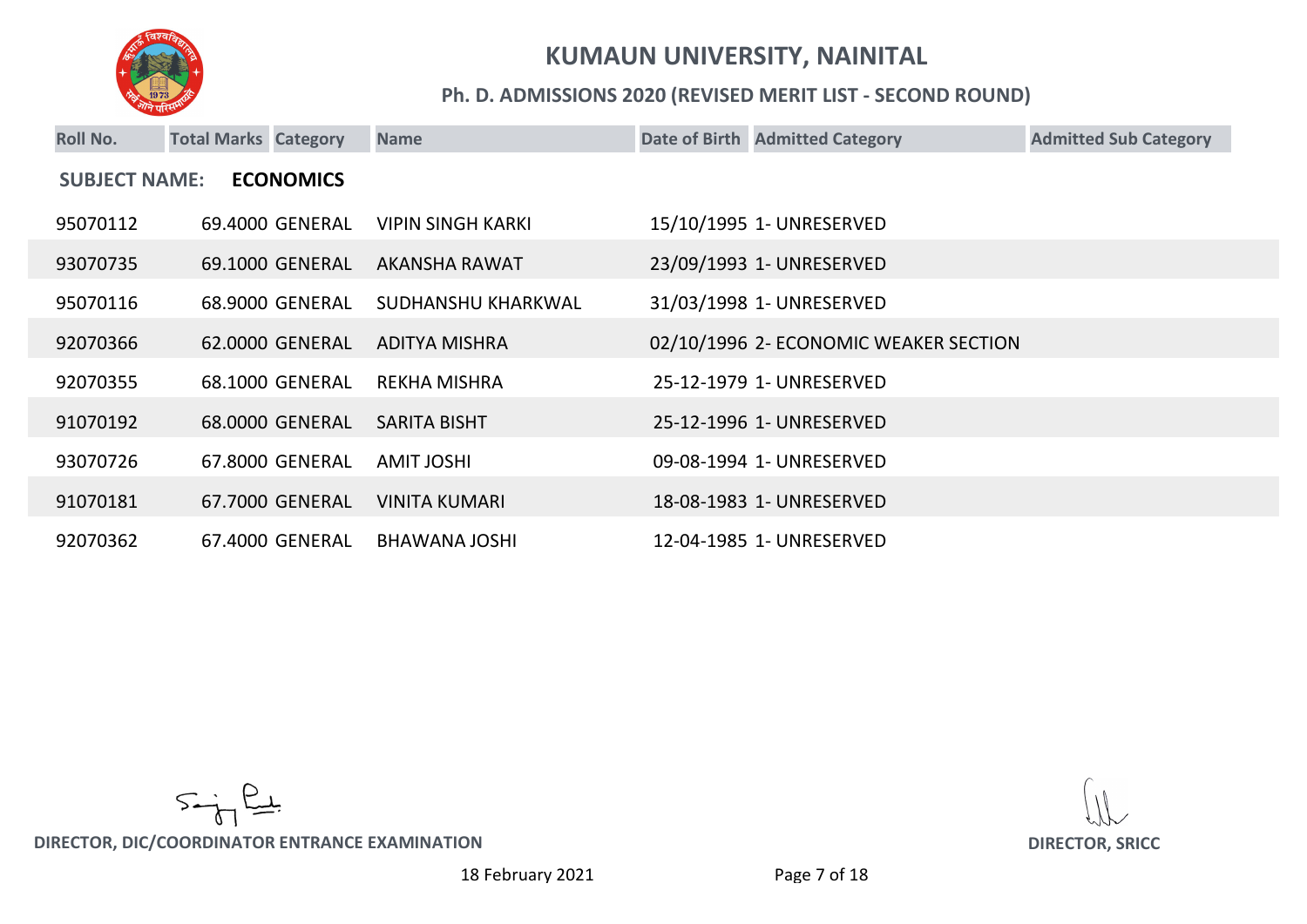

**Ph. D. ADMISSIONS 2020 (REVISED MERIT LIST - SECOND ROUND)**

| <b>Roll No.</b>      | <b>Total Marks Category</b> |                  | <b>Name</b>  | Date of Birth Admitted Category       | <b>Admitted Sub Category</b> |
|----------------------|-----------------------------|------------------|--------------|---------------------------------------|------------------------------|
| <b>SUBJECT NAME:</b> |                             | <b>EDUCATION</b> |              |                                       |                              |
| 93291030             |                             | 59.6000 GENERAL  | HARNEET KAUR | 11/11/1992 2- ECONOMIC WEAKER SECTION |                              |

 $5 - \frac{2}{3}$ 

**DIRECTOR, DIC/COORDINATOR ENTRANCE EXAMINATION DIRECTOR, SRICC**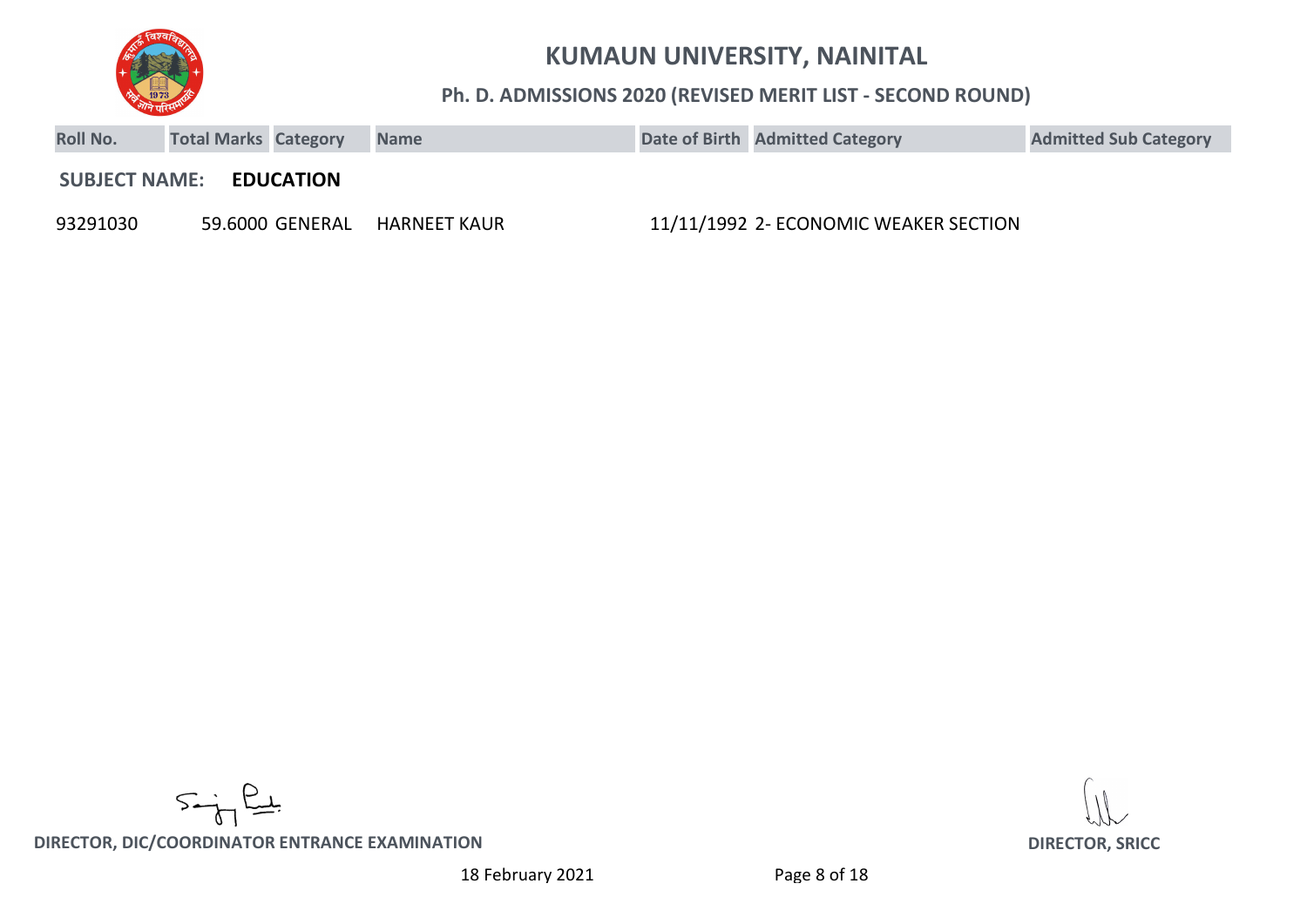

#### **Ph. D. ADMISSIONS 2020 (REVISED MERIT LIST - SECOND ROUND)**

| <b>Roll No.</b>      | <b>Total Marks Category</b> |                  | <b>Name</b>              | Date of Birth Admitted Category       | <b>Admitted Sub Category</b> |
|----------------------|-----------------------------|------------------|--------------------------|---------------------------------------|------------------------------|
| <b>SUBJECT NAME:</b> |                             | <b>GEOGRAPHY</b> |                          |                                       |                              |
| 92050234             |                             | 71.8000 GENERAL  | <b>DEEPA RAI</b>         | 08/02/1992 1- UNRESERVED              |                              |
| 93050504             |                             | 71.1000 GENERAL  | <b>AMARJIT MAURYA</b>    | 15/09/1982 1- UNRESERVED              |                              |
| 93050560             |                             | 71.1000 GENERAL  | <b>PALLAVI</b>           | 13/07/1996 1- UNRESERVED              |                              |
| 92050291             |                             | 71.0000 GENERAL  | ABHISHEK KUMAR SINGH     | 20/08/1995 1- UNRESERVED              |                              |
| 93050514             |                             | 69.5333 GENERAL  | <b>MANU PRATIK SINGH</b> | 08/10/1995 2- ECONOMIC WEAKER SECTION |                              |
| 92050251             | 69.4000 EWS                 |                  | <b>RAVI TEWARI</b>       | 16/03/1991 2- ECONOMIC WEAKER SECTION |                              |
| 92050269             | 69.1000 EWS                 |                  | <b>BHUPENDRA SINGH</b>   | 26/06/1992 2- ECONOMIC WEAKER SECTION |                              |
| 93050499             | 64.9000 SC                  |                  | <b>SACHIN KUMAR</b>      | 08/05/1990 3- SCHEDULED CASTE         |                              |
| 91050120             | 63.8000 SC                  |                  | <b>LATA</b>              | 14/11/1998 3- SCHEDULED CASTE         |                              |
| 92050231             | 62.8000 SC                  |                  | AKSHAT CHANDRA JANGORA   | 11/07/1995 3- SCHEDULED CASTE         |                              |
| 91050110             | 62.7000 SC                  |                  | KHUSHBOO TAMTA           | 01/07/1998 3- SCHEDULED CASTE         |                              |
| 95050067             | 66.2000 ST                  |                  | <b>ARCHANA DATAL</b>     | 05/09/1995 4- SCHEDULED TRIBES        | <b>WOMEN</b>                 |

 $5 - \frac{2}{3}$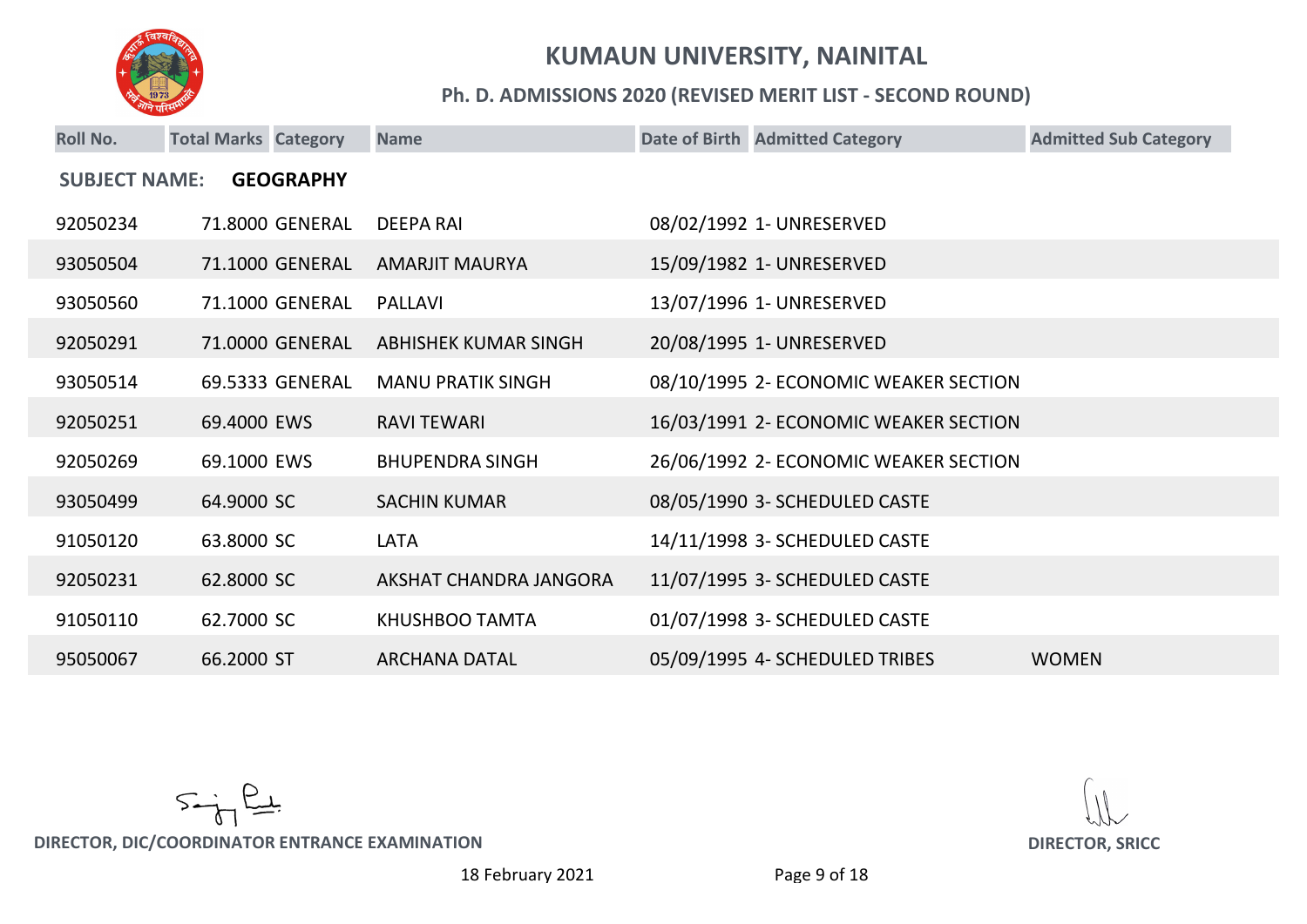

#### **Ph. D. ADMISSIONS 2020 (REVISED MERIT LIST - SECOND ROUND)**

| <b>Roll No.</b>                        | <b>Total Marks Category</b> |                 | <b>Name</b>        |  | Date of Birth Admitted Category | <b>Admitted Sub Category</b> |  |  |  |
|----------------------------------------|-----------------------------|-----------------|--------------------|--|---------------------------------|------------------------------|--|--|--|
| <b>SUBJECT NAME:</b><br><b>GEOLOGY</b> |                             |                 |                    |  |                                 |                              |  |  |  |
| 92190631                               |                             | 58.1000 GENERAL | DIWAKAR PANT       |  | 10/12/1997 1- UNRESERVED        |                              |  |  |  |
| 92190636                               |                             | 56.9160 GENERAL | <b>IQRAR AHMAD</b> |  | 01/01/1993 1- UNRESERVED        |                              |  |  |  |

 $5 - \frac{2}{3}$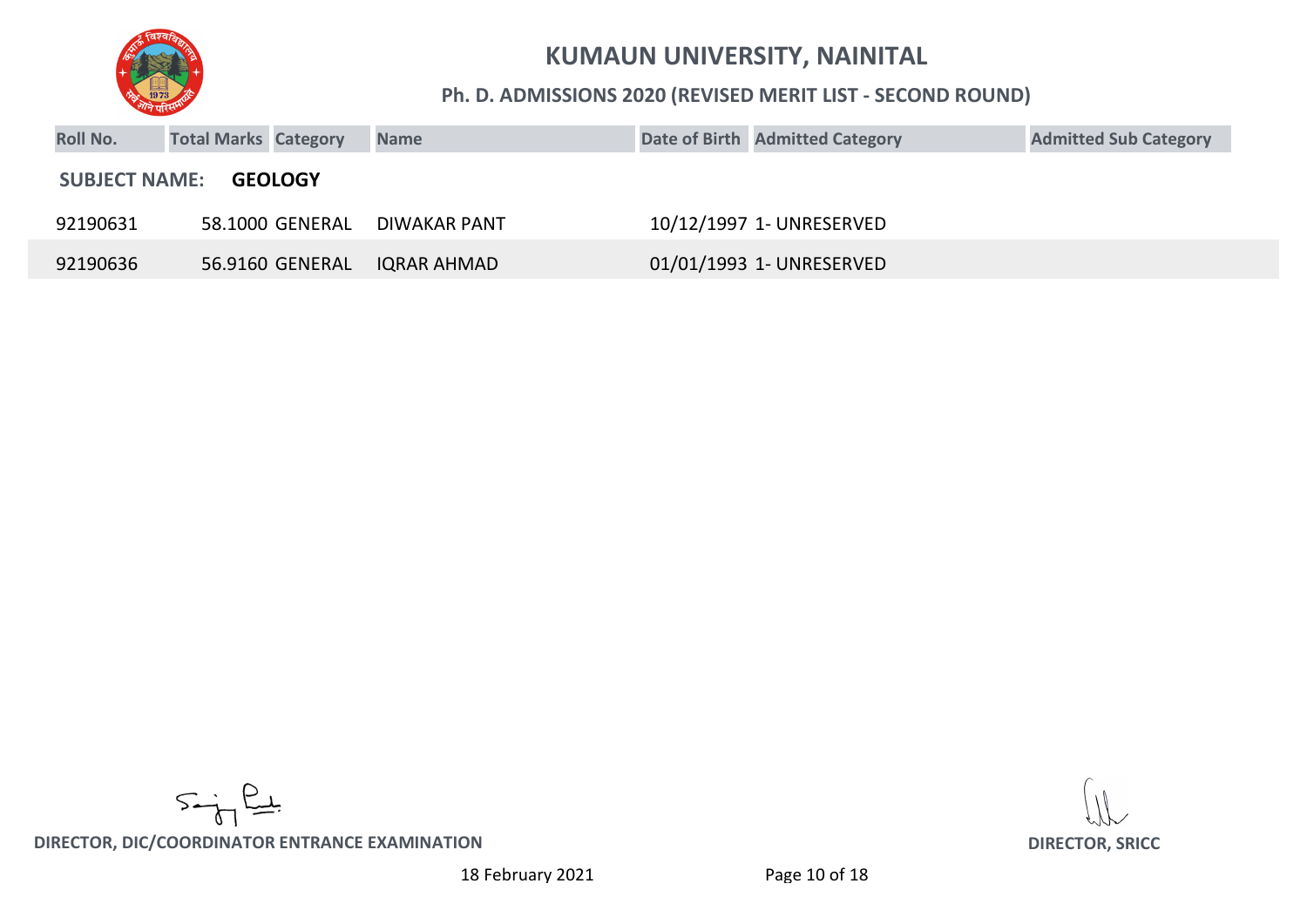

#### **Ph. D. ADMISSIONS 2020 (REVISED MERIT LIST - SECOND ROUND)**

| <b>Roll No.</b>                      | <b>Total Marks Category</b> |                 | <b>Name</b>                |  | Date of Birth Admitted Category       | <b>Admitted Sub Category</b> |  |  |
|--------------------------------------|-----------------------------|-----------------|----------------------------|--|---------------------------------------|------------------------------|--|--|
| <b>HINDI</b><br><b>SUBJECT NAME:</b> |                             |                 |                            |  |                                       |                              |  |  |
| 92010047                             |                             | 65.2000 GENERAL | RAHUL KUMAR                |  | 10/06/1995 2- ECONOMIC WEAKER SECTION |                              |  |  |
| 92010011                             |                             | 64.0667 GENERAL | <b>VINEET KUMAR MISHRA</b> |  | 16/07/1994 2- ECONOMIC WEAKER SECTION |                              |  |  |
| 91010017                             |                             | 63.9000 GENERAL | RAVINDRA NATH PATHAK       |  | 24/04/1987 2- ECONOMIC WEAKER SECTION |                              |  |  |
| 92010030                             | 48,0000 SC                  |                 | <b>ARTI ARYA</b>           |  | 19/12/1993 3- SCHEDULED CASTE         |                              |  |  |
| 93010050                             | 49.7000 ST                  |                 | <b>RAM SWARUP</b>          |  | 21/06/1990 4- SCHEDULED TRIBES        |                              |  |  |
| 93010097                             |                             | 60.9000 GENERAL | <b>TANUJA MAHRA</b>        |  | 13-06-1990 2- ECONOMIC WEAKER SECTION |                              |  |  |
| 93010093                             |                             | 60.6667 GENERAL | ASHISH KUMAR SHARMA        |  | 07-01-1994 2- ECONOMIC WEAKER SECTION |                              |  |  |

 $5 - \frac{2}{3}$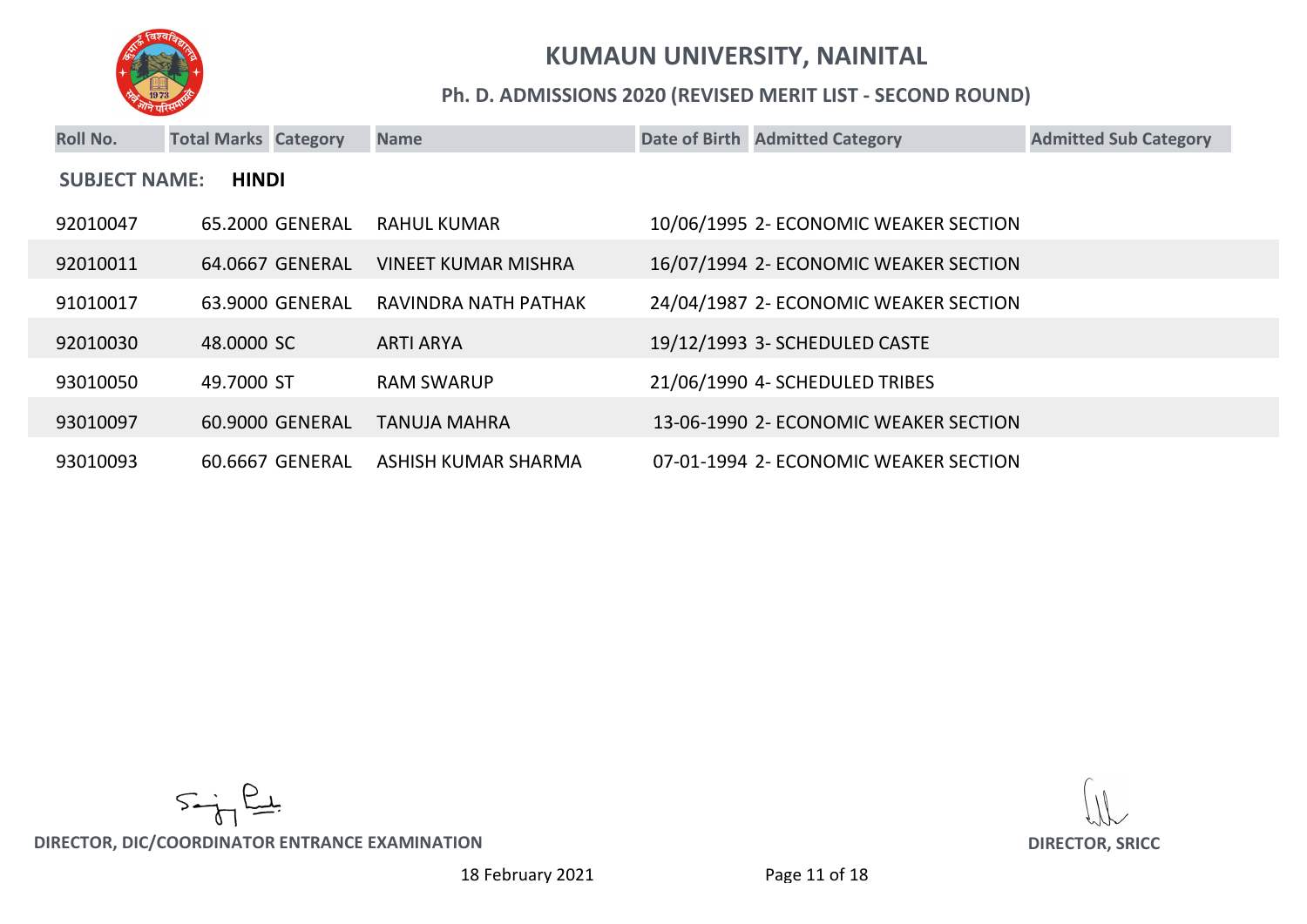

#### **Ph. D. ADMISSIONS 2020 (REVISED MERIT LIST - SECOND ROUND)**

| <b>Roll No.</b>                        | <b>Total Marks Category</b> |                 | <b>Name</b>            |  | Date of Birth Admitted Category       | <b>Admitted Sub Category</b> |  |  |
|----------------------------------------|-----------------------------|-----------------|------------------------|--|---------------------------------------|------------------------------|--|--|
| <b>SUBJECT NAME:</b><br><b>HISTORY</b> |                             |                 |                        |  |                                       |                              |  |  |
| 93060618                               |                             | 78.9000 GENERAL | NEETU                  |  | 15/06/1988 1- UNRESERVED              |                              |  |  |
| 95060097                               |                             | 73.7000 GENERAL | NEERAJ KUMAR AWASTHI   |  | 01/05/1993 2- ECONOMIC WEAKER SECTION |                              |  |  |
| 93060689                               | 72.6000 OBC                 |                 | <b>MOHAMMAD YAMEEN</b> |  | 02/03/1989 5- OTHER BACKWARD CLASSES  |                              |  |  |
| 93060662                               | 71,6000 OBC                 |                 | MAMTA GOSWAMI          |  | 02/01/1990 5- OTHER BACKWARD CLASSES  |                              |  |  |

 $5 - \frac{2}{3}$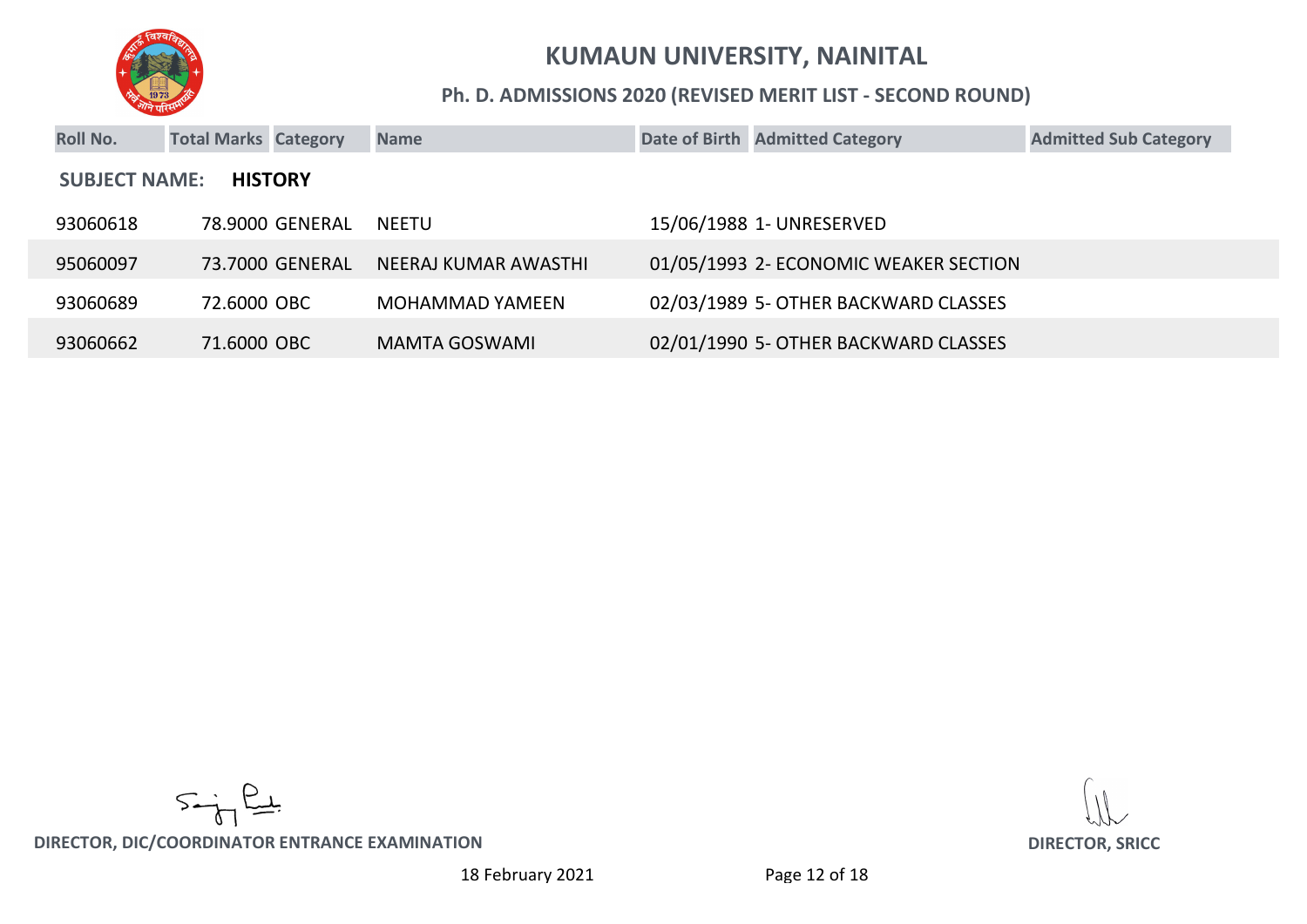

#### **Ph. D. ADMISSIONS 2020 (REVISED MERIT LIST - SECOND ROUND)**

| <b>Roll No.</b>      | <b>Total Marks Category</b> |                     | <b>Name</b>  | Date of Birth Admitted Category       | <b>Admitted Sub Category</b> |
|----------------------|-----------------------------|---------------------|--------------|---------------------------------------|------------------------------|
| <b>SUBJECT NAME:</b> |                             | <b>HOME SCIENCE</b> |              |                                       |                              |
| 92110459             |                             | 55.2000 GENERAL     | SARITA PATEL | 09/09/1997 2- ECONOMIC WEAKER SECTION |                              |

 $5 - \frac{6}{5}$ 

**DIRECTOR, DIC/COORDINATOR ENTRANCE EXAMINATION DIRECTOR, SRICC**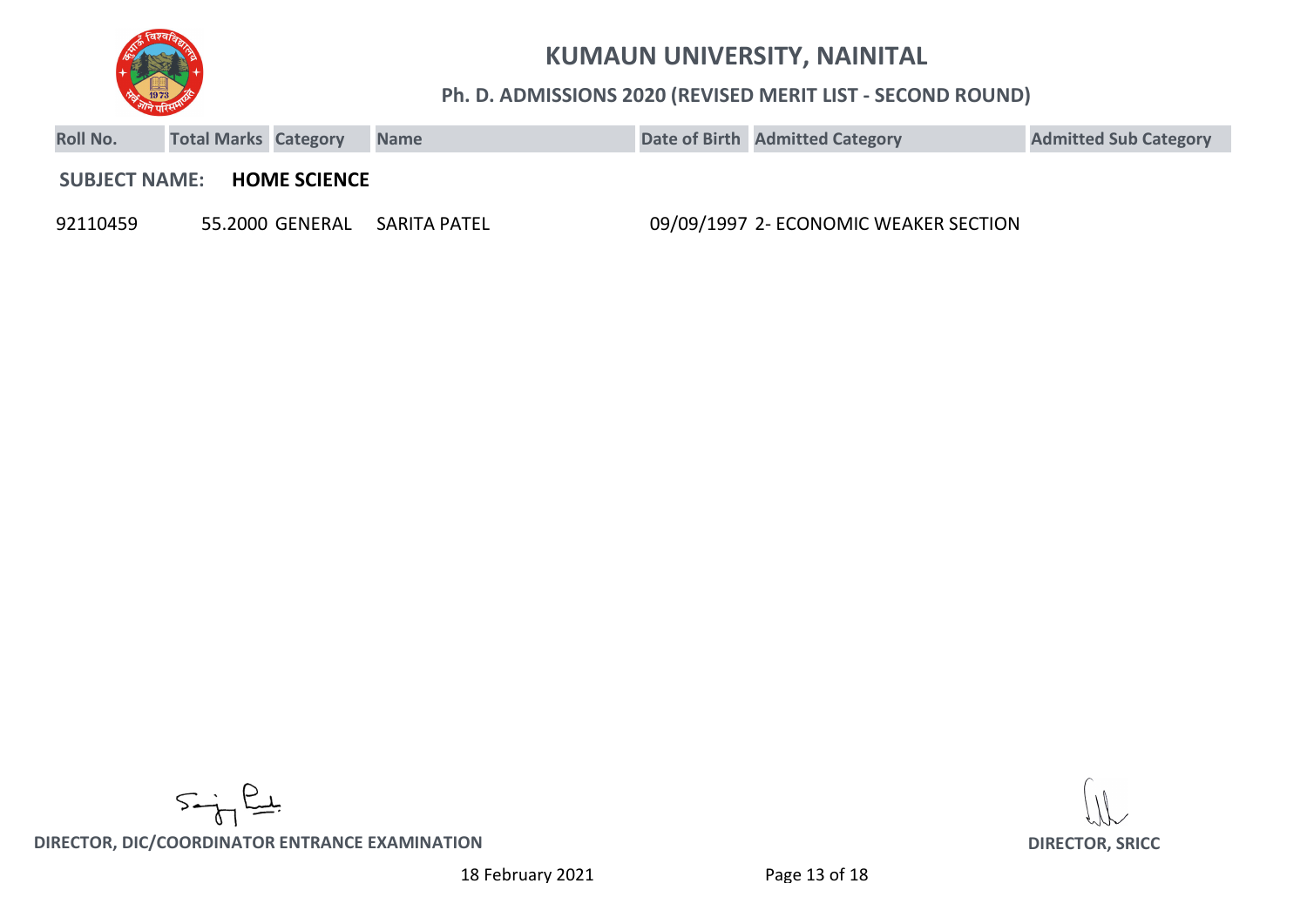

#### **Ph. D. ADMISSIONS 2020 (REVISED MERIT LIST - SECOND ROUND)**

| <b>Roll No.</b>      | <b>Total Marks Category</b> | <b>Name</b>         | Date of Birth Admitted Category | <b>Admitted Sub Category</b> |
|----------------------|-----------------------------|---------------------|---------------------------------|------------------------------|
| <b>SUBJECT NAME:</b> | <b>MUSIC</b>                |                     |                                 |                              |
| 93120917             | 72.9000 GENERAL             | KAMAL JOSHI         | 21/05/1993 1- UNRESERVED        |                              |
| 92120462             | 71.1000 GENERAL             | <b>GAURAV BISHT</b> | 14/08/1989 1- UNRESERVED        |                              |

 $5 - \frac{2}{3}$ 

**DIRECTOR, DIC/COORDINATOR ENTRANCE EXAMINATION DIRECTOR, SRICC**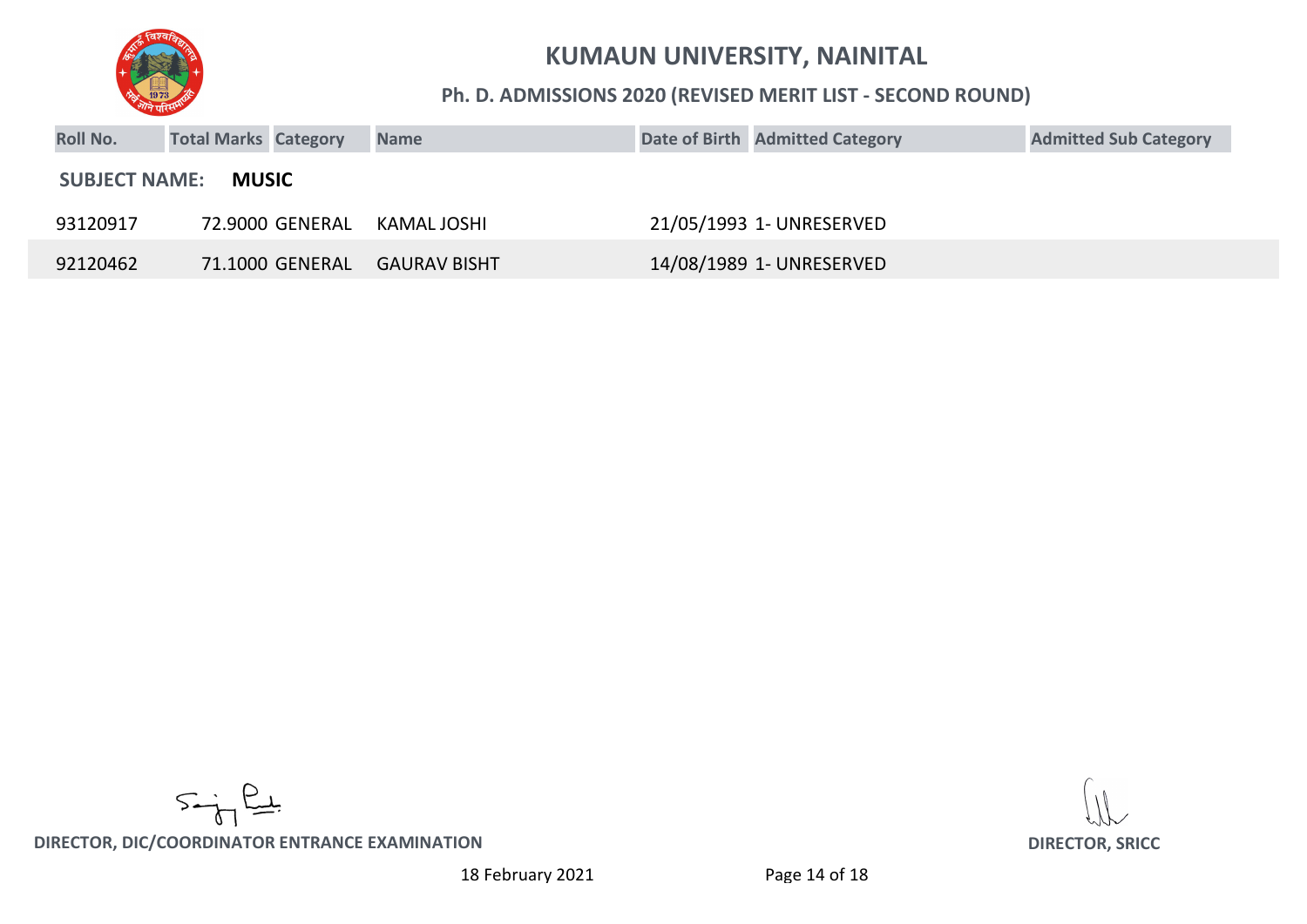

**Ph. D. ADMISSIONS 2020 (REVISED MERIT LIST - SECOND ROUND)**

| <b>Roll No.</b>      | <b>Total Marks Category</b> |                 | <b>Name</b>                   | Date of Birth Admitted Category | <b>Admitted Sub Category</b> |
|----------------------|-----------------------------|-----------------|-------------------------------|---------------------------------|------------------------------|
| <b>SUBJECT NAME:</b> |                             |                 | <b>PHARMACEUTICAL SCIENCE</b> |                                 |                              |
| 92240675             |                             | 36.4800 GENERAL | PAWAN KUMAR PANDEY            | 12/07/1989 1- UNRESERVED        |                              |

 $5 - \frac{2}{3}$ 

**DIRECTOR, DIC/COORDINATOR ENTRANCE EXAMINATION DIRECTOR, SRICC**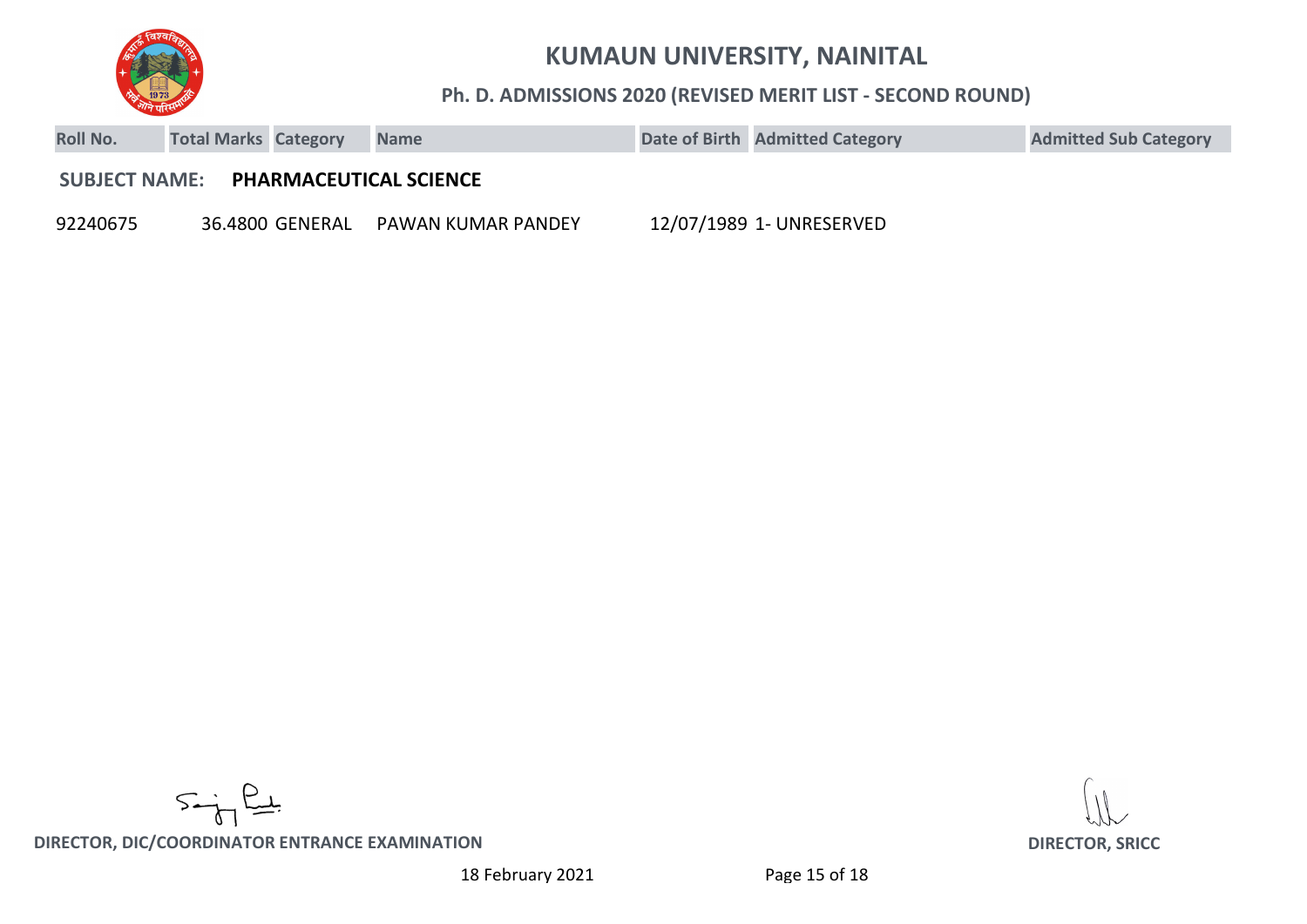

#### **Ph. D. ADMISSIONS 2020 (REVISED MERIT LIST - SECOND ROUND)**

| <b>Roll No.</b> | <b>Total Marks Category</b>  | <b>Name</b>   | Date of Birth Admitted Category | <b>Admitted Sub Category</b> |
|-----------------|------------------------------|---------------|---------------------------------|------------------------------|
|                 | <b>SUBJECT NAME: PHYSICS</b> |               |                                 |                              |
| 95130148        | 48.1000 GENERAL              | BHAWANA KARKI | 10/08/1996 1- UNRESERVED        |                              |
| 92130477        | 46.7000 GENERAL              | IRA VARSHNEY  | 15/11/1996 1- UNRESERVED        |                              |

 $5 - \frac{2}{5}$ 

**DIRECTOR, DIC/COORDINATOR ENTRANCE EXAMINATION DIRECTOR, SRICC**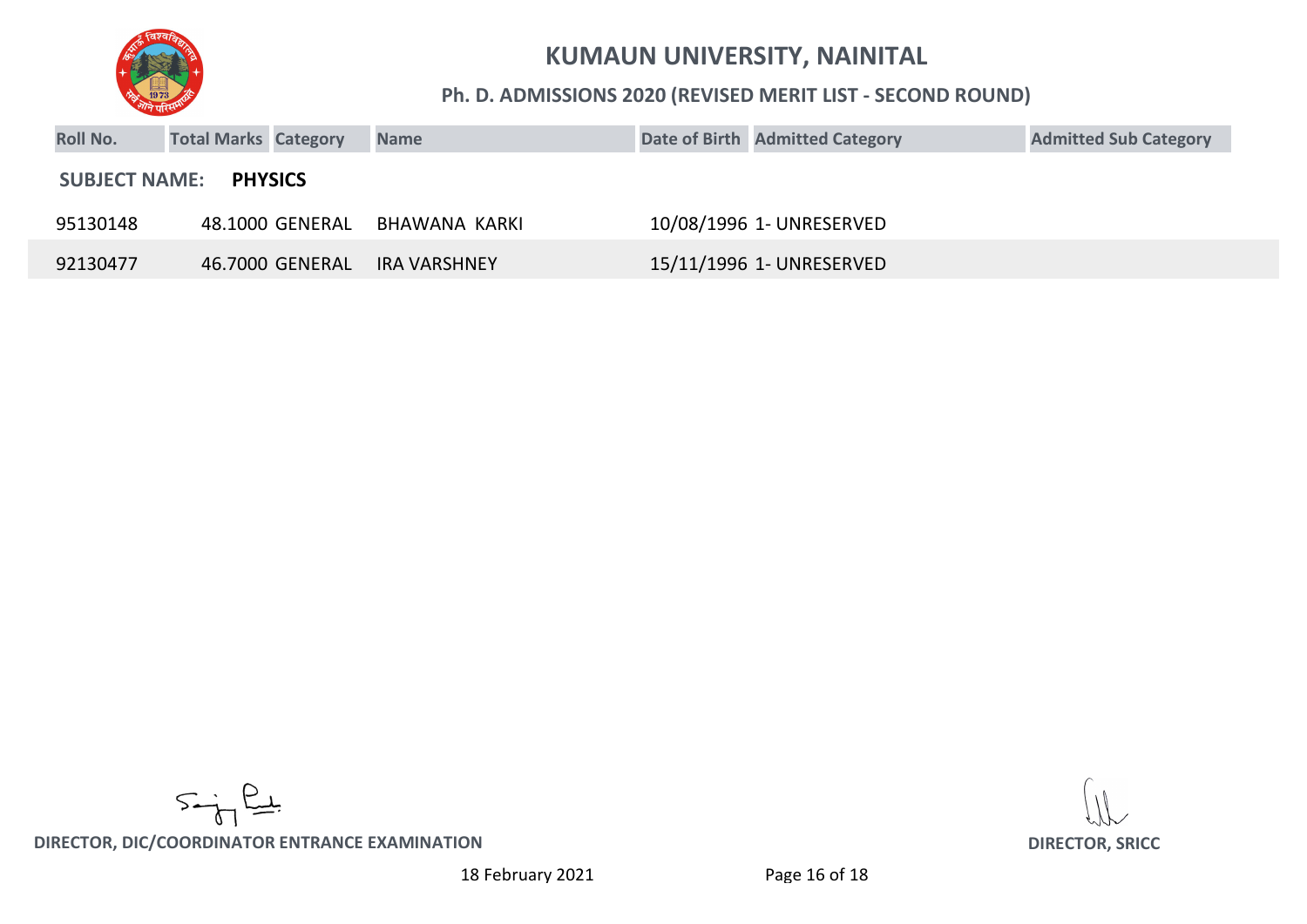

#### **Ph. D. ADMISSIONS 2020 (REVISED MERIT LIST - SECOND ROUND)**

| <b>Roll No.</b>                                  | <b>Total Marks Category</b> |                 | <b>Name</b>                |  | Date of Birth Admitted Category             | <b>Admitted Sub Category</b> |  |
|--------------------------------------------------|-----------------------------|-----------------|----------------------------|--|---------------------------------------------|------------------------------|--|
| <b>POLITICAL SCIENCE</b><br><b>SUBJECT NAME:</b> |                             |                 |                            |  |                                             |                              |  |
| 93040408                                         |                             | 65.7000 GENERAL | <b>DEVID KUMAR</b>         |  | 20/07/1994 1- UNRESERVED                    |                              |  |
| 92040175                                         |                             | 65.6000 GENERAL | <b>DHIRAJ GURUNG</b>       |  | 20/07/1995 1- UNRESERVED                    |                              |  |
| 93040405                                         |                             | 65.0000 GENERAL | <b>VINTI RANI</b>          |  | 10/10/1986 1- UNRESERVED                    |                              |  |
| 91040094                                         |                             | 64.6000 GENERAL | <b>PRAKASH SINGH</b>       |  | 17/07/1996 1- UNRESERVED                    |                              |  |
| 93040390                                         |                             | 56.0000 GENERAL | <b>RAVI PRAKASH SINGH</b>  |  | 12/08/1993 2- ECONOMIC WEAKER SECTION       |                              |  |
| 91040104                                         |                             | 53.0000 GENERAL | <b>AJAY SINGH</b>          |  | 10/05/1996 2- ECONOMIC WEAKER SECTION       |                              |  |
| 91040073                                         |                             | 51.8000 GENERAL | <b>KM SUMAN</b>            |  | 27/06/1997 2- ECONOMIC WEAKER SECTION WOMEN |                              |  |
| 91040083                                         | 57.4000 SC                  |                 | DAYAL RAM                  |  | 05/06/1987 3- SCHEDULED CASTE               |                              |  |
| 91040100                                         | 54.4000 SC                  |                 | <b>SANJAY KUMAR</b>        |  | 12/07/1994 3- SCHEDULED CASTE               |                              |  |
| 92040189                                         | 52.3000 SC                  |                 | <b>HARISH CHANDRA</b>      |  | 01/03/1993 3- SCHEDULED CASTE               |                              |  |
| 93040365                                         | 44.8000 SC                  |                 | <b>RAKHI</b>               |  | 25/06/1992 3- SCHEDULED CASTE               | <b>WOMEN</b>                 |  |
| 93040421                                         |                             | 58.8000 GENERAL | <b>JYOTI PARIHAR</b>       |  | 30-05-1996 1- UNRESERVED                    | <b>WOMEN</b>                 |  |
| 93040363                                         | 53.1000 SC                  |                 | <b>VIPIN CHANDRA TAMTA</b> |  | 05-04-1993 3- SCHEDULED CASTE               |                              |  |

 $5 - \frac{2}{3}$